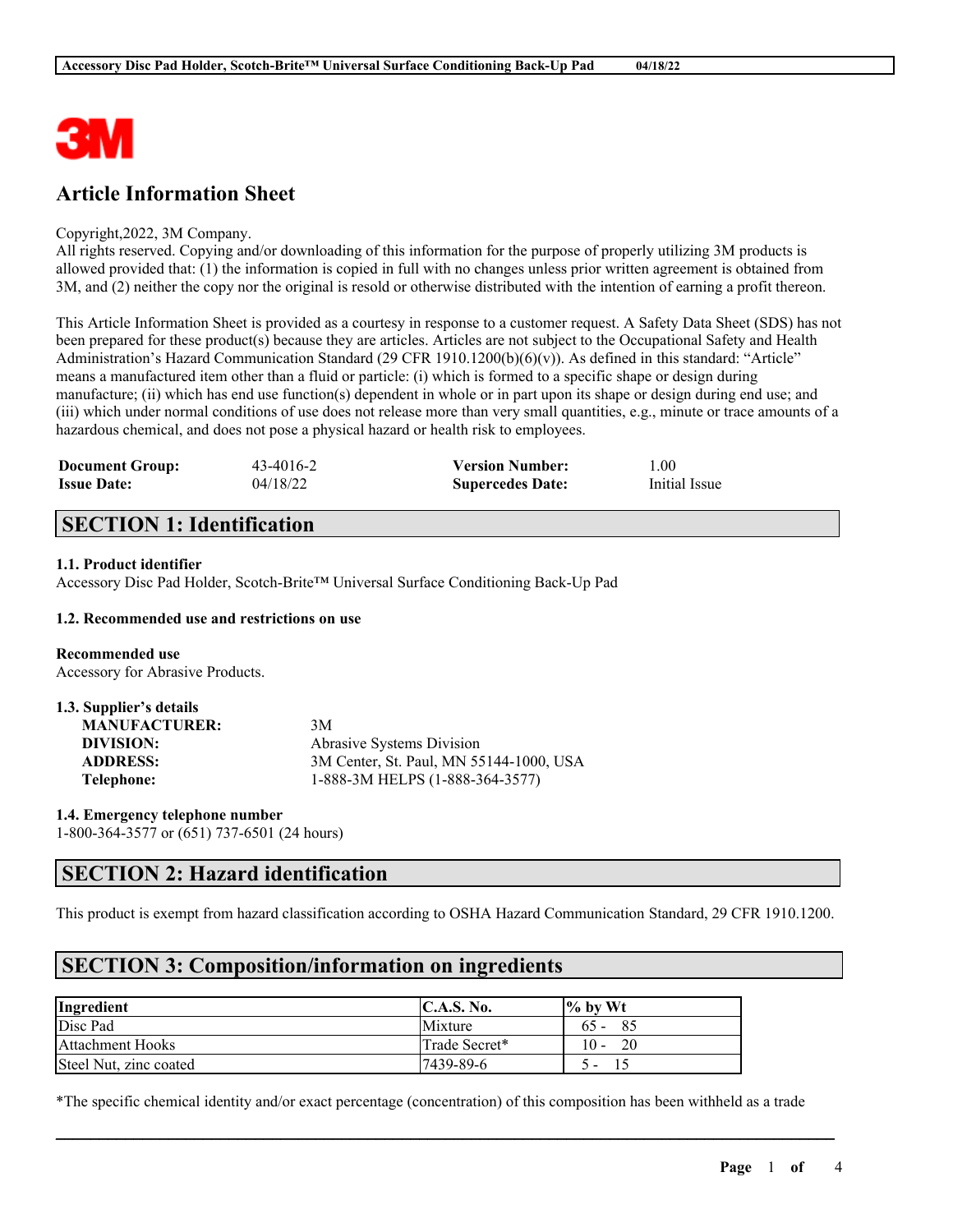secret.

## **SECTION 4: First aid measures**

### **4.1. Description of first aid measures**

**Inhalation:** No need for first aid is anticipated.

**Skin Contact:** No need for first aid is anticipated.

**Eye Contact:** No need for first aid is anticipated.

**If Swallowed:** No need for first aid is anticipated.

## **SECTION 5: Fire-fighting measures**

In case of fire: Use a fire fighting agent suitable for ordinary combustible material such as water or foam.

## **SECTION 6: Accidental release measures**

**6.1. Personal precautions, protective equipment and emergency procedures** Not applicable.

### **6.2. Environmental precautions**

Not applicable.

**6.3. Methods and material for containment and cleaning up** Not applicable.

## **SECTION 7: Handling and storage**

### **7.1. Precautions for safe handling**

This product is considered to be an article which does not release or otherwise result in exposure to a hazardous chemical under normal use conditions.

### **7.2. Conditions for safe storage including any incompatibilities**

No special storage requirements.

# **SECTION 8: Exposure controls/personal protection**

This product is considered to be an article which does not release or otherwise result in exposure to a hazardous chemical under normal use conditions. No engineering controls or personal protective equipment (PPE) are necessary.

 $\mathcal{L}_\mathcal{L} = \mathcal{L}_\mathcal{L} = \mathcal{L}_\mathcal{L} = \mathcal{L}_\mathcal{L} = \mathcal{L}_\mathcal{L} = \mathcal{L}_\mathcal{L} = \mathcal{L}_\mathcal{L} = \mathcal{L}_\mathcal{L} = \mathcal{L}_\mathcal{L} = \mathcal{L}_\mathcal{L} = \mathcal{L}_\mathcal{L} = \mathcal{L}_\mathcal{L} = \mathcal{L}_\mathcal{L} = \mathcal{L}_\mathcal{L} = \mathcal{L}_\mathcal{L} = \mathcal{L}_\mathcal{L} = \mathcal{L}_\mathcal{L}$ 

# **SECTION 9: Physical and chemical properties**

## **9.1. Information on basic physical and chemical properties**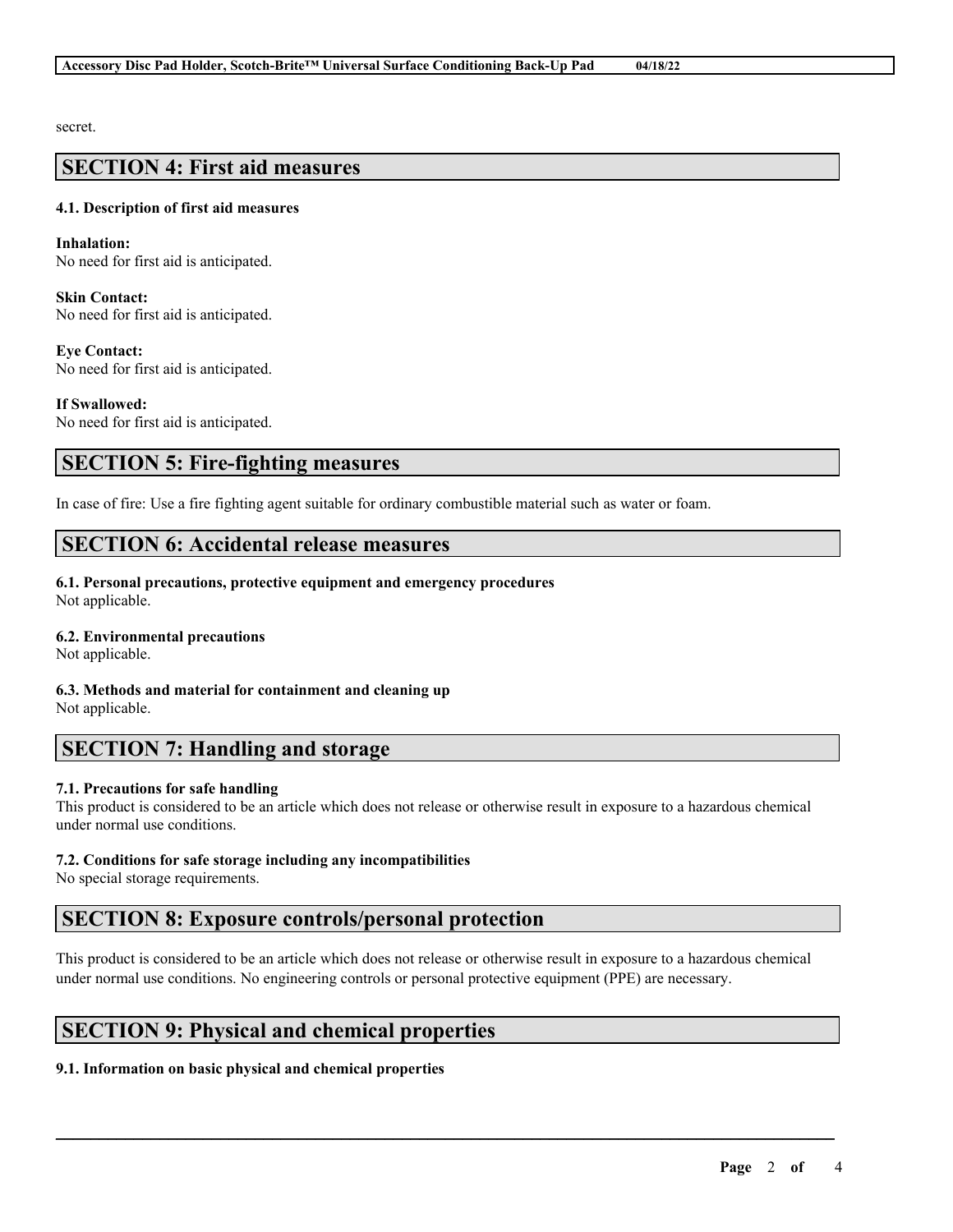| Appearance                             |                |
|----------------------------------------|----------------|
| <b>Physical state</b>                  | Solid          |
| Color                                  | Gray           |
| Odor                                   | Odorless       |
| Odor threshold                         | Not Applicable |
| pН                                     | Not Applicable |
| <b>Melting point</b>                   | Not Applicable |
| <b>Boiling Point</b>                   | Not Applicable |
| <b>Flash Point</b>                     | Not Applicable |
| <b>Evaporation rate</b>                | Not Applicable |
| Flammability (solid, gas)              | Not Classified |
| <b>Vapor Pressure</b>                  | Not Applicable |
| <b>Vapor Density</b>                   | Not Applicable |
| <b>Density</b>                         | Not Applicable |
| <b>Specific Gravity</b>                | Not Applicable |
| <b>Solubility In Water</b>             | Not Applicable |
| Solubility- non-water                  | Not Applicable |
| Partition coefficient: n-octanol/water | Not Applicable |
| <b>Autoignition temperature</b>        | Not Applicable |
| <b>Decomposition temperature</b>       | Not Applicable |
| <b>Viscosity</b>                       | Not Applicable |

# **SECTION 10: Stability and reactivity**

This material is considered to be non reactive under normal use conditions.

# **SECTION 11: Toxicological information**

### **Inhalation:**

No health effects are expected

**Skin Contact:** No health effects are expected

**Eye Contact:** No health effects are expected

**Ingestion:** No health effects are expected

### **Additional Information:**

This product, when used under reasonable conditions and in accordance with the directions for use, should not present a health hazard. However, use or processing of the product in a manner not in accordance with the product's directions for use may affect the performance of the product and may present potential health and safety hazards.

# **SECTION 12: Ecological information**

This article is expected to present a low environmental risk either because use and disposal are unlikely to result in a significant release of components to the environment or because those components that may be released are expected to have insignificant environmental impact.

 $\mathcal{L}_\mathcal{L} = \mathcal{L}_\mathcal{L} = \mathcal{L}_\mathcal{L} = \mathcal{L}_\mathcal{L} = \mathcal{L}_\mathcal{L} = \mathcal{L}_\mathcal{L} = \mathcal{L}_\mathcal{L} = \mathcal{L}_\mathcal{L} = \mathcal{L}_\mathcal{L} = \mathcal{L}_\mathcal{L} = \mathcal{L}_\mathcal{L} = \mathcal{L}_\mathcal{L} = \mathcal{L}_\mathcal{L} = \mathcal{L}_\mathcal{L} = \mathcal{L}_\mathcal{L} = \mathcal{L}_\mathcal{L} = \mathcal{L}_\mathcal{L}$ 

# **SECTION 13: Disposal considerations**